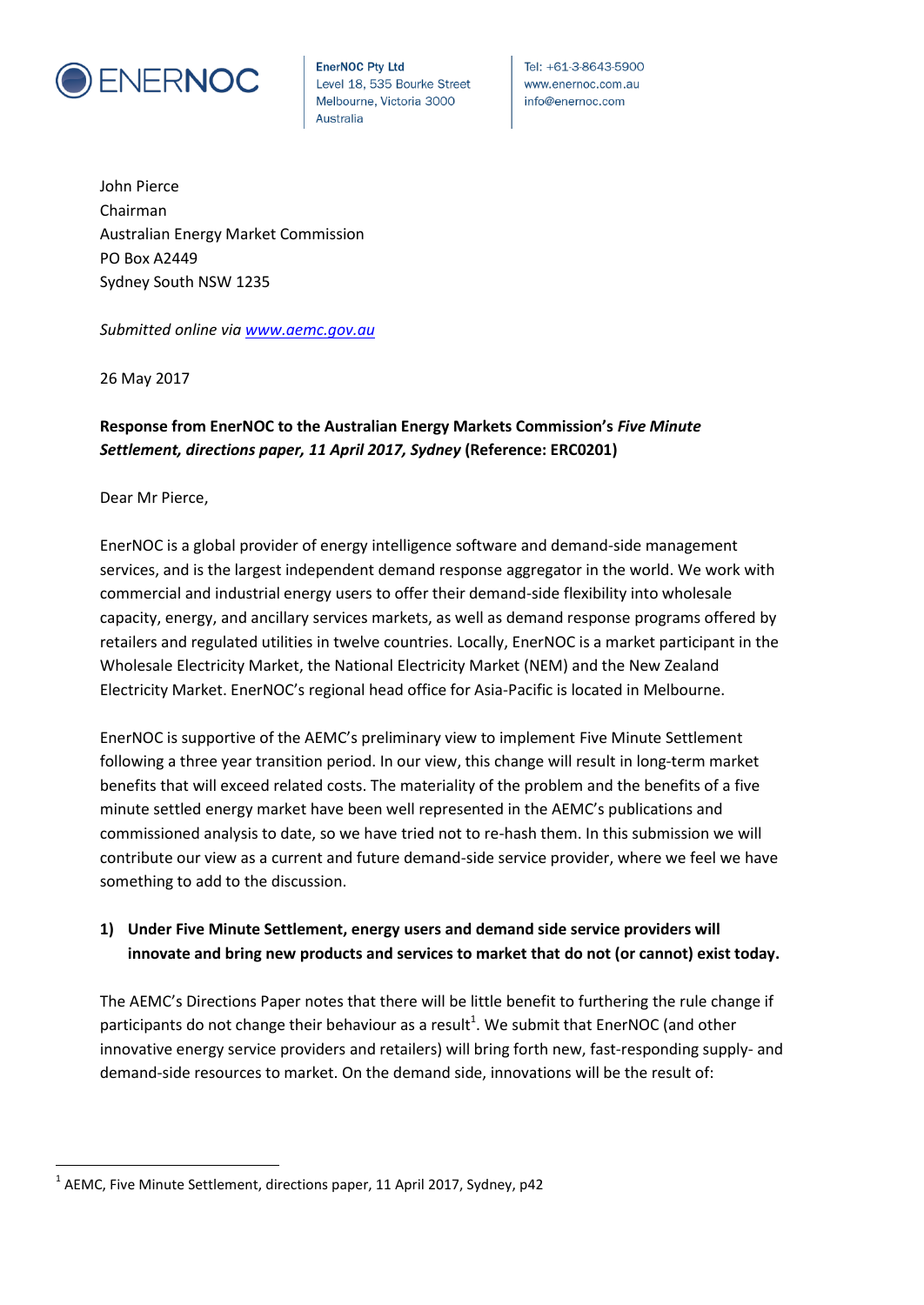- *Price signals* the value of a response in a single five minute dispatch interval will increase by as much as 6X, and the incentive to "pile in" and respond in a dispatch interval where response isn't physically needed – will be removed.
- *More predictable dispatch prices* our view is that removal of the artificial periodicity introduced by the "5/30 issue" will result in dispatch prices that better reflect true underlying supply & demand conditions, and will thus be more model-able, resulting in increased investment confidence in both supply- and demand-side response products and frameworks.
- *Ability to make efficient consumption decisions* in an ideal market, consumers will only use energy when the marginal benefit they derive from the use of that energy<sup>2</sup> exceeds the cost of that energy. Under the current 30-minute average settlement, spot-exposed customers sometimes buy expensive energy for as many as 25 minutes, without any indication that its cost exceeds its value – entirely as a result of dispatch price spikes that occur late in the trading interval and today's 30-minute averaging process<sup>3</sup>. If the consumer had known the eventual 30-minute price, they would have chosen not to consume energy for the entire 30-minute interval. In addition to being an inefficient outcome - the possibility of this situation occurring discourages potentially flexible customers from exposing themselves to the spot price, as doing so means that they are left with a risk that they have no means to control. With Five Minute Settlement in place, price transparency would be near perfect, and energy users could make efficient decisions to consume, or not consume, energy in each 5-minute interval. Further, the value captured by employing a demand response in any 5-minute interval is increased as much as 6X, which will bring forth new price elasticity on the demand side that has not been incentivised to participate under the status quo.

### 2) **Faster demand response will occur under Five Minute Settlement**

The Directions Paper cites a recent survey commissioned by the AEMC indicating that of the existing (price responsive) demand response in the NEM today: *"10 per cent of the demand response could be provided within five minutes, 70 per cent in half an hour and the remainder*  within an hour."<sup>4</sup>. This representation would indicate that the over-valuation of slowresponding resources in the current 30-minute framework is not limited to the supply side: some consumers are also getting the benefit of "piling in" and earning a reward for providing a response in a dispatch interval where the response isn't needed.

 $^{2}$  For example, the downstream revenues associated with the widgets that a manufacturer produces and sells. <sup>3</sup> We also note that consumers have no ability to contribute to dispatch price formation, because dispatch prices are set exclusively by bids submitted by supply-side resources (except for scheduled loads, of which there are none in the NEM today). Consequently, the only way for a consumer to participate in the formation of dispatch prices is by signalling their refusal to pay a published dispatch price, achieved by removing their demand from the grid. 30 minute settlement mutes a consumer's ability to send this signal, and renders them unable to impact the bid stack in a manner that contributes to the formation of the dispatch price. The result is 30-minute settlement prices that do not accurately represent the price-elasticity of the demand side, and are thus inefficient.

<sup>&</sup>lt;sup>4</sup> AEMC, Five Minute Settlement, directions paper, 11 April 2017, Sydney, p.49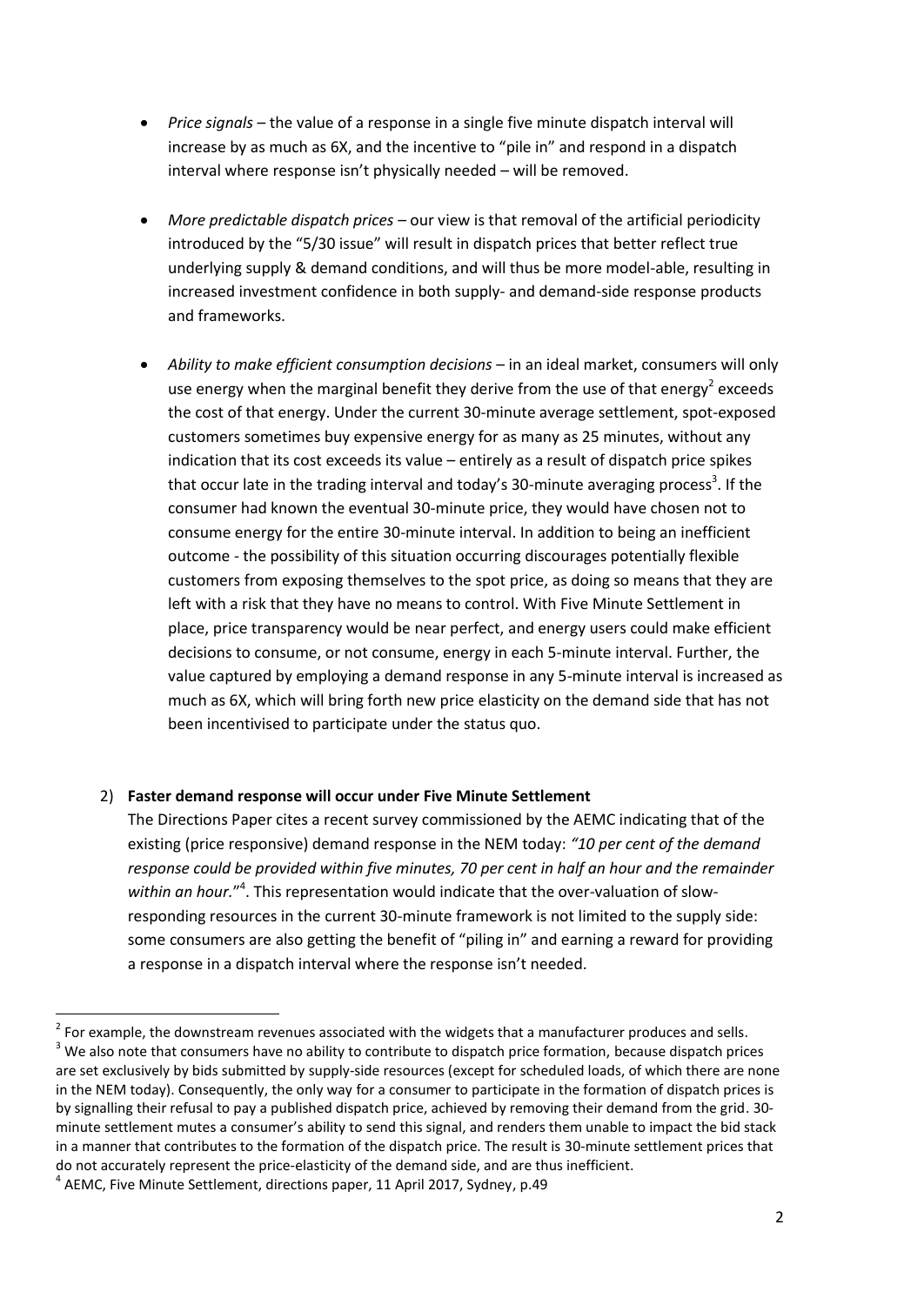Regardless of whether this representation from the Oakley Greenwood survey is accurate, we submit that under 5-inute settlement the distribution will change, such that a much greater proportion of demand response occurs within 5 minutes. This change will be a result of the un-muting of price signals for fast responses, technological advances, and new and innovative business models from retailers and independent service providers.

The Directions Paper cites some data from Alberta and New Zealand, where demand response provides significant quantities of frequency control ancillary services (FCAS). EnerNOC participates in both markets. Even though both markets are considerably smaller than the NEM, in each we manage triple digit MW of demand response capacity that responds in less than 1 second. We note that the types of responses required to provide FCAS are not exactly the same as the type of responses required to be price-responsive in the energy market (i.e. the speed, duration, and frequency of the required demand response varies between the two services) but submit that the principle is the same: when the demand side is provided a market framework in which to participate in a wholesale market, and provided a clear price signal for participation, the demand side *will* innovate and *will* choose to participate.

3) **Increased quantities of demand response will be available in the NEM in three years' time, and will be able to obtain value from 5-minute settlement, due to other ongoing reforms in the NEM.**

The capability of the demand side to be flexible in the NEM is growing, a result of market reforms unrelated to Five Minute Settlement, including:

- 1) Increased recent wholesale spot and future prices leading to an increased incentive for energy users to explore avenues to reduce costs through employing demand side flexibility.
- 2) The recent *Ancillary Services Unbundling* rule change, which we anticipate will lead to substantial numbers of energy users participating in the contingency FCAS markets in the near term; once a customer has geared themselves up to participate in one market, it is easier for them to participate in others.
- 3) ARENA's recently announced project to fund the development and trial of approximately 100 MW of new demand response capability for reliability purposes<sup>5</sup>.
- 4) AEMO's recent announcement that they will tender for Long Notice RERT resources during summer 2017-18 $^{6}$ .

As a result of these developments, more customers will be equipped to derive value from the Five Minute Settlement rule change when it takes effect.

<sup>5</sup> See [https://arena.gov.au/assets/2017/05/170519\\_MEDIA-RELEASE-ARENA\\_AEMO-2017-1.pdf](https://arena.gov.au/assets/2017/05/170519_MEDIA-RELEASE-ARENA_AEMO-2017-1.pdf)

<sup>&</sup>lt;sup>6</sup> See <u>http://www.aemo.com.au/Electricity/National-Electricity-Market-NEM/Emergency-Management/RERT-</u> [panel-expressions-of-interest](http://www.aemo.com.au/Electricity/National-Electricity-Market-NEM/Emergency-Management/RERT-panel-expressions-of-interest) accessed 25 May 2016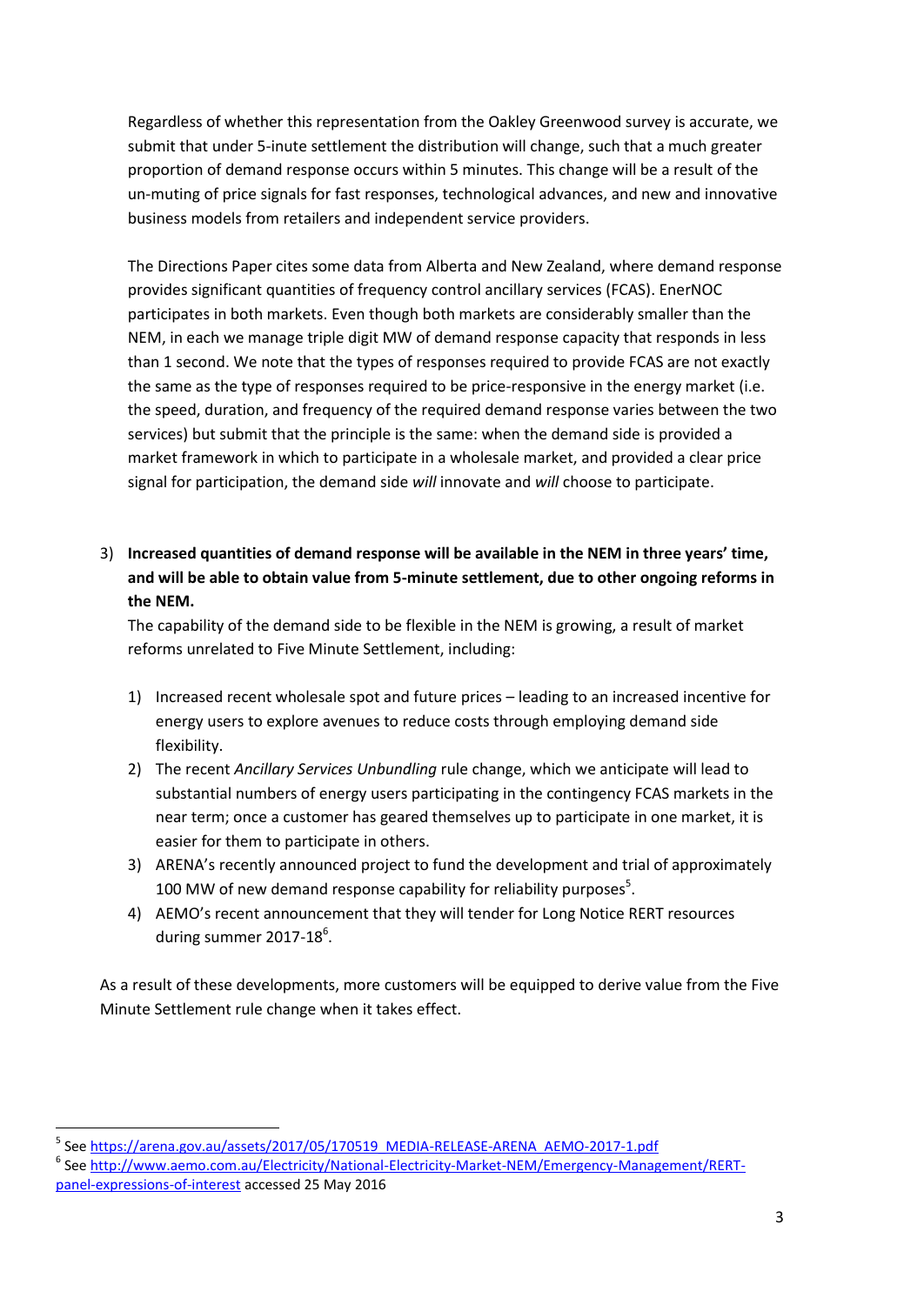#### 4) **Five Minute Settlement will affect the supply of caps, but also the demand for them.**

From the AEMC's analysis to date it seems clear that some of the existing suppliers of caps would supply fewer caps in the future under Five Minute Settlement. The report from Energy Edge indicates that a reduction of approximately 625 MW of caps is an appropriate estimation. However, from public representations made by new market entrants including upstart retailers and distributed energy resource (DER) aggregators, it seems clear that new, fast-responding resources are being brought to market (many of them behind the meter), and that their presence in the market will grow during the three year transition period. Because these controllable resources are behind the meter<sup>7</sup>, such resources may have limited ability to sell caps and to increase the supply of ASX/OTC traded caps. However, retailers in control of such resources will be able to physically reduce their flex risk, and will thus have a reduced need to purchase caps from the financial marketplaces. The increasing penetration of fleets of DER available to retailers seems likely to result in some retailers covering their risks with physical resources, rather than financial contracts, in the near future.

In addition, since the move to Five Minute Settlement will mean that fast-responding customers will be able to become spot-exposed without being vulnerable to retroactive high settlement prices, we would expect that the reform will lead to a significant increase in customers seeking/accepting spot exposure, and hence a corresponding drop in the demand for caps and other forms of hedge.

As a result of these trends, it seems likely that the reduced supply of caps will be at least partially offset by reduced demand for caps, and that the question the AEMC needs to consider is not as simple as "whether or not the NEM will find 625 MW of replacement cap suppliers during the three-year transition period".

Regarding the future supply of caps, we note that the AEMC missed an opportunity to encourage the increased supply of market-traded caps when it rejected the proposed *Demand Response Mechanism* rule change in November 2016. The proposed rule would have allowed independent demand response aggregators (and/or individual large energy users) to earn the spot price for demand reductions. This would have allowed aggregators to sell caps and defend them with spot price revenue earned by fast responding demand response. Absent this mechanism or something like it, there is no way for the demand side to directly contribute to the supply of caps, as all demand response effectively remains "behind the meter".

### 5) **Many participants already have IT systems capable of processing 5-minute settlement**

In the discussions and analysis presented around the costs of participants transitioning their IT and settlement systems to accommodate 5-minute settlement, it is worth noting that many participants already have systems capable processing 5-minute settlement data, because the FCAS markets already settle at five minute intervals, and have done so for years. An analysis of AEMO's Registration and Exemption list indicates that 19 participants are registered to offer FCAS, and that these 19 participants account for approximately 77% of the registered capacity in the NEM

 $^7$  i.e. not directly spot-exposed themselves